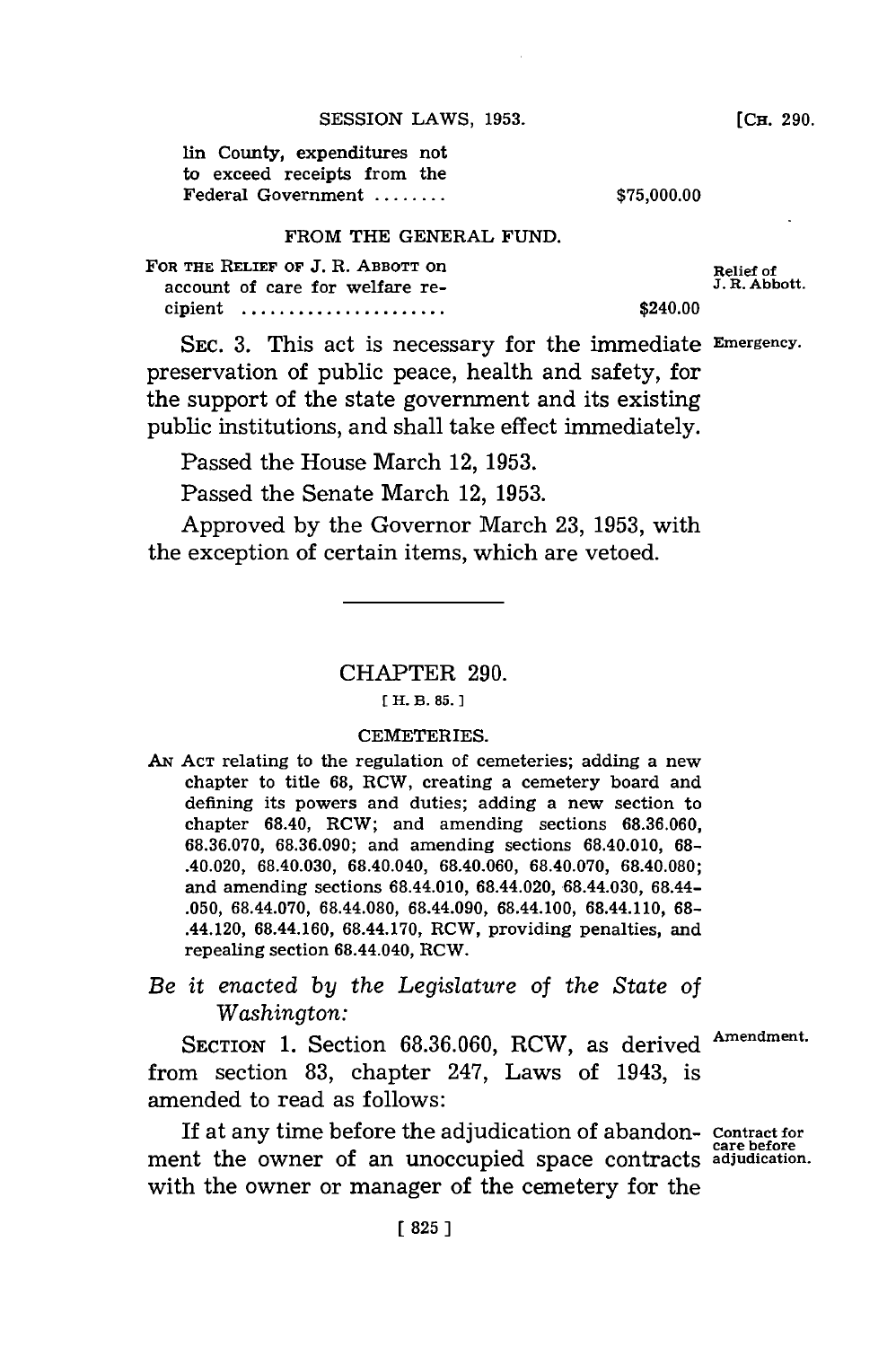Action endowment care of the space, the court shall dismiss the proceedings as to such unoccupied space.

**Amendment. SEC.** 2. Section **68.36.070,** RCW, as derived from section 84, chapter 247, Laws of 1943, is amended to read as follows:

Contract for **If at any time within one year after the adjudica-**<br>care within<br>one year **the propertion of a handonment** the former owner of the unone year<br>
after **a a** tion of abandonment, the former owner of the un-<br>
adjudication.<br>
a contract for its order north **adjudication.** occupied space shall contract for its endowment care, and reimburse the owner or manager of the cemetery for the expense of the proceedings, including attorney's fees, the space shall not be sold and the order adjudging it to have been abandoned shall be vacated upon petition of the former owner.

**Amendment. SEC. 3.** Section **68.36.090,** RCW, as derived from

section **86,** chapter 247, Laws of 1943, is amended to read as follows:

Not more than twenty per cent of the funds realized from the sale of abandoned space shall be used Disposition **to defray the expenses of the proceedings to abandon,**<br>and the improving of it in such manner as to place it in condition for care, and the balance shall be placed immediately in a trust fund or shall be immediately transferred to a non-profit organization to be used exclusively for the endowment care and maintenance of the cemetery.

**Amendment. SEC.** 4. Section 68.40.010, RCW, as derived from

read as follows:

Endowment **An endowment care cemetery is one which de-**<br>cemetery posits in its ondowment care fund not less than the  $\frac{center}{defined}$ . posits in its endowment care fund not less than the following amounts for plots sold: Ten per cent of the gross sales price, with a minimum of ten dollars for each adult grave; five dollars for each niche; and thirty dollars for each crypt.

section **118,** chapter 247, Laws of 1943, is amended to

**Deposits.** The deposits shall be made not later than the twentieth day of the month following the final payment on the sale price.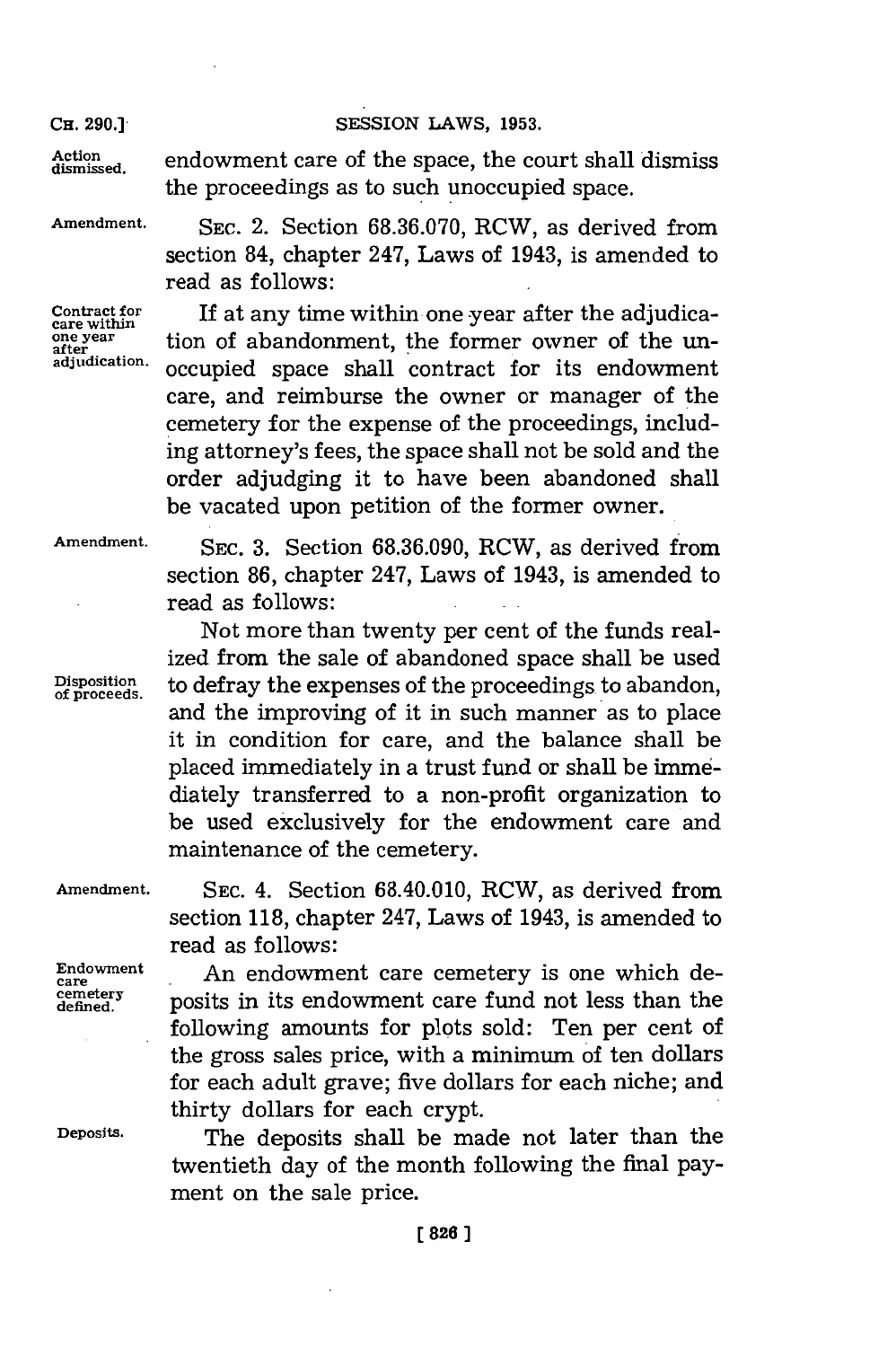Any endowment care cemetery hereafter established shall also have deposited in its endowment care fund the additional sum of twenty-five thousand dollars before disposing of any plot or making any sale thereof.

**SEC. 5.** Section 68.40.020, RCW, as derived from **Amendment.** section 120, chapter 247, Laws of 1943, is amended to read as follows:

An endowment care cemetery may contain a Nonendowsmall section which may be sold without endow- **section.** ment care, if the section is separately set off from the remainder of the cemetery and if signs are kept prominently placed around the section designating it as a "nonendowment care section," in lettering equivalent to a minimum of forty-eight point black type. There shall be printed or stamped at the head of all contracts and certificates of ownership or deed [s] referring to plots in the section, the phrase "nonendowment care" in lettering equivalent to a minimum of ten point number two black type.

SEC. **6.** Section **68.40.030,** RCW, as derived from **Amendment.** section 121, chapter 247, Laws of 1943, is amended to read as follows:

An endowment care cemetery shall post in a con- **Identifying** spicuous place in the office or offices where sales are conducted and in a conspicuous place at or near the entrance of the cemetery or its administration building, and readily accessible to the public, a legible sign with the following phrase: "This is an endowment care property."

SEC. **7.** Section 68.40.040, RCW, as derived from **Amendment.** section 122, chapter 247, Laws of 1943, is amended to read as follows:

An endowment care cemetery shall file in its **Endowment care fiscal** principal office a written report which shall be **report.** available to any plot owner, and which shall state the amount of the principal of the endowment care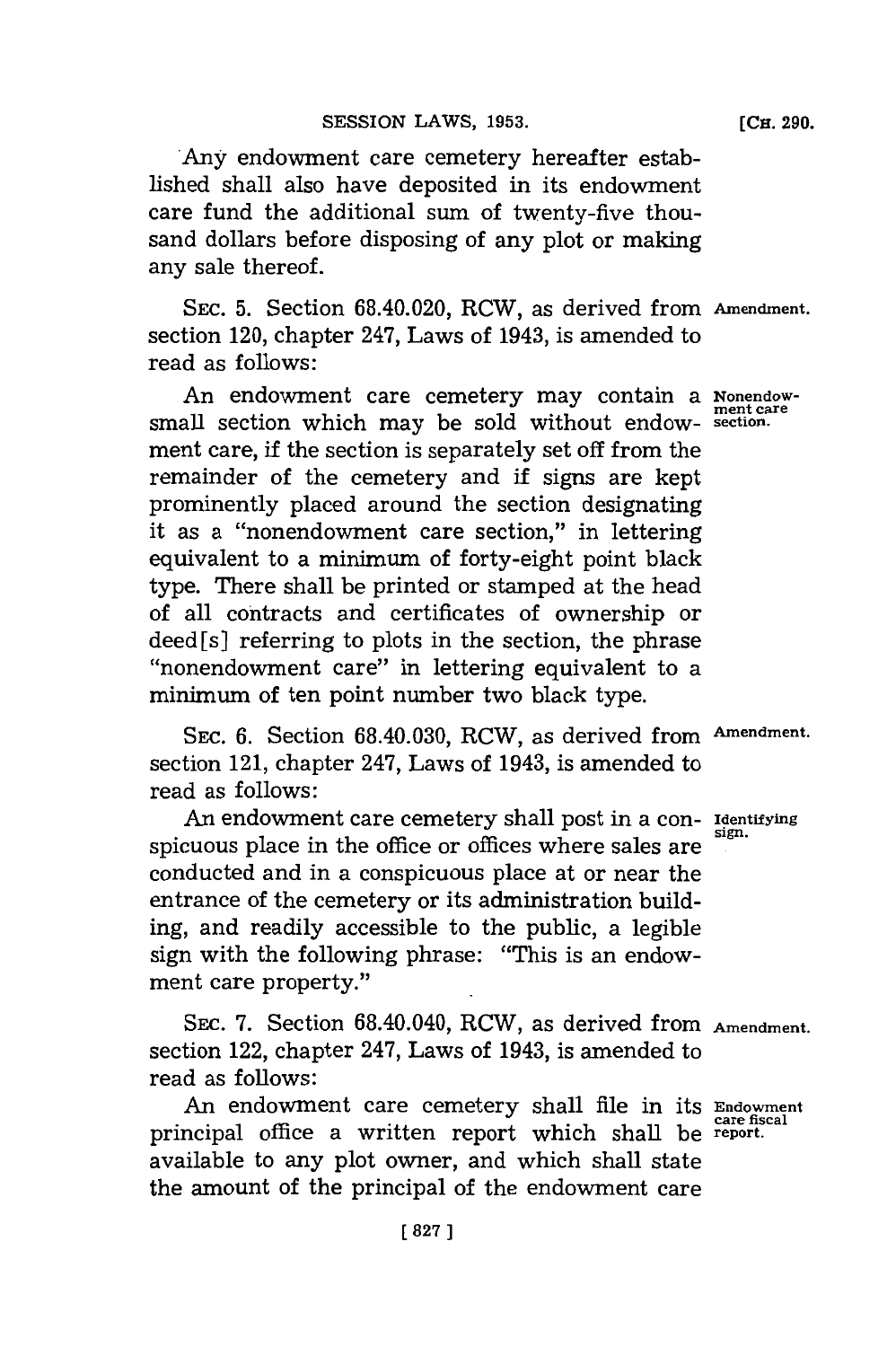fund and the total amount invested in lawful investments, and the amount of cash on hand, which shall show the true financial condition of the trust.

**Amendment. SEC. 8.** Section **68.40.060,** RCW, as derived from section **129,** chapter 247, Laws of 1943, is amended to read as follows:

**property i** trust;<br>application<br>of proceeds.

**May accept** The cemetery authority of an endowment care cemetery may accept any property bequeathed, granted, or given to it in trust and may apply the principal, or proceeds, or income to any or all of the following purposes:

> **(1)** Improvement or embellishment of all or any part of the cemetery or any lot in it;

> (2) Erection, renewal, repair, or preservation of any monument, fence, building, or other structure in the cemetery;

> **(3)** Planting or cultivation of trees, shrubs, or plants in or around any part of the cemetery;

> (4) Special care or ornamenting of any part of any plot, section, or building in the cemetery; and

> **(5)** Any purpose or use consistent with the purpose for which the cemetery was established or is maintained.

> section **119,** chapter 247, Laws of 1943, is amended

not deposit in an endowment care fund the minimum

required of an endowment care cemetery.

**Amendment. SEC. 9.** Section **68.40.070,** RCW, as derived from

**Nonendow- A** nonendowment care cemetery is one that does **ment care defined.**

to read as follows:

**Amendment. SEC. 10.** Section **68.40.080,** RCW, as derived from section **123,** chapter 247, Laws of 1943, is amended to read as follows:

**Identifying A** nonendowment care cemetery shall post in a **sign.** conspicuous place in the office or offices where sales are conducted and in a conspicuous place at or near the entrance of the cemetery or its administration building and readily accessible to the public, a legible

# **CH. 290.]**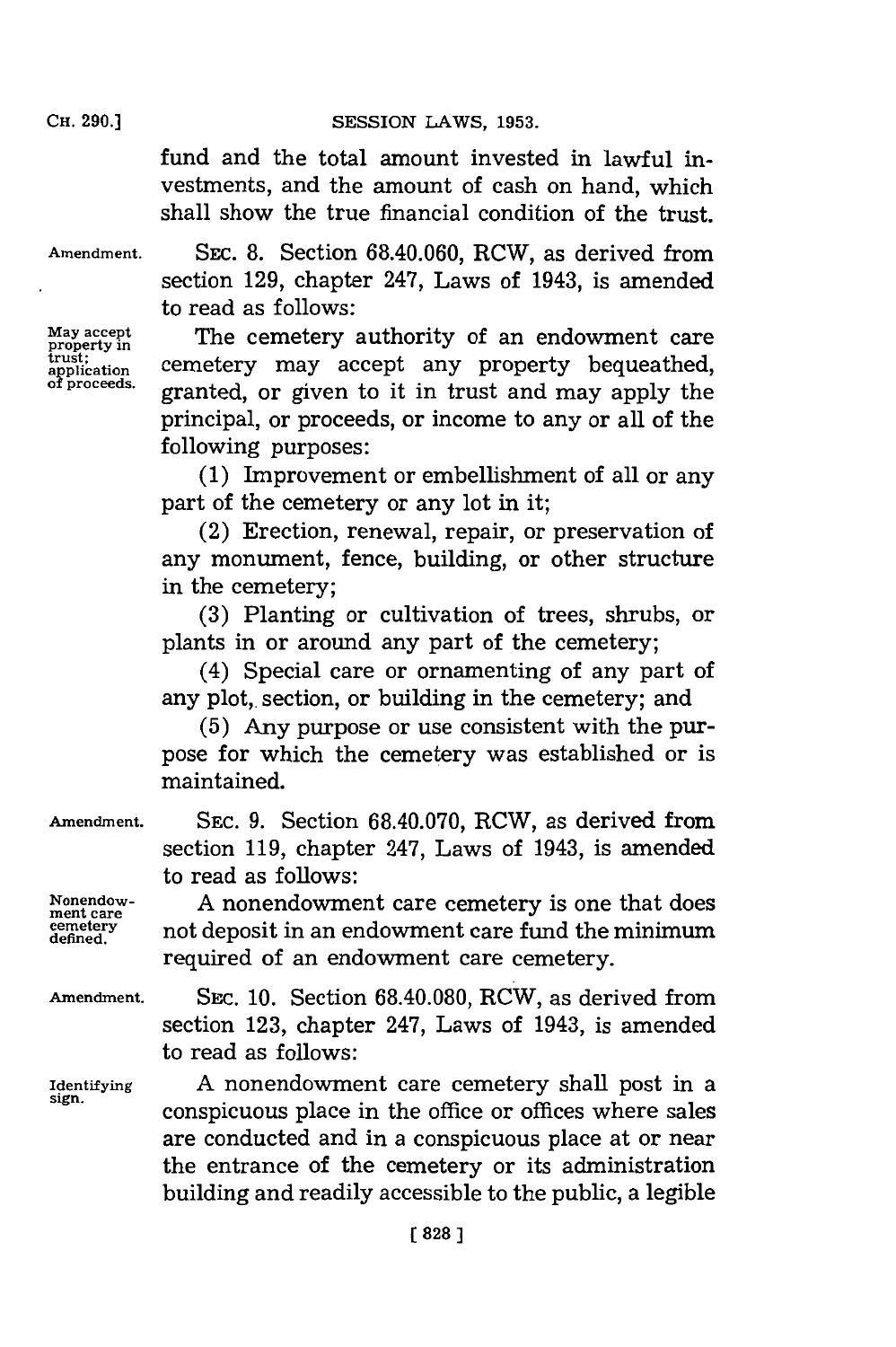sign with the following phrase: "This is not an endowment care property." This phrase likewise shall be printed or stamped at the head of all contracts, certificates of ownership, or deeds.

**SEC. 11.** Section 68.44.010, RCW, as derived from **Amendment.** section **105,** chapter 247, Laws of 1943, is amended to read as follows:

Any cemetery authority may place its cemetery **irreducible** under endowment care, and establish, maintain, and **care fund.** operate an irreducible endowment care fund. Endowment care and special care funds may be commingled for investment and the income therefrom **investments.** shall be divided between the funds in the proportion that each contributed to the sum invested. The funds may be held in the name of the cemetery authority or its directors or in the name of the trustees appointed **by** the cemetery authority.

SEC. 12. Section 68.44.020, RCW, as derived from **Amendment.** sections **106** and **126,** chapter 247, Laws of 1943, is amended to read as follows:

Endowment care funds shall not be used for any **Use and care**<br>of funds. purpose other than to provide, through income only, for the endowment care stipulated in the instrument **by** which the fund was established, and shall be kept separate and distinct from all other funds. The principal shall forever remain irreducible and inviolable.

**SEC. 13.** Section 68.44.030, RCW, as derived from **Amendment.** section **127,** chapter 247, Laws of 1943, is amended to read as follows:

Endowment care funds shall be kept invested in Authorized investments. accordance with the provisions of section 30.24.020, RCW

SEC. 14. Section 68.44.040, RCW, as derived from Repealing section 128, chapter 247, Laws of 1943, is hereby repealed.

**(CH. 290.**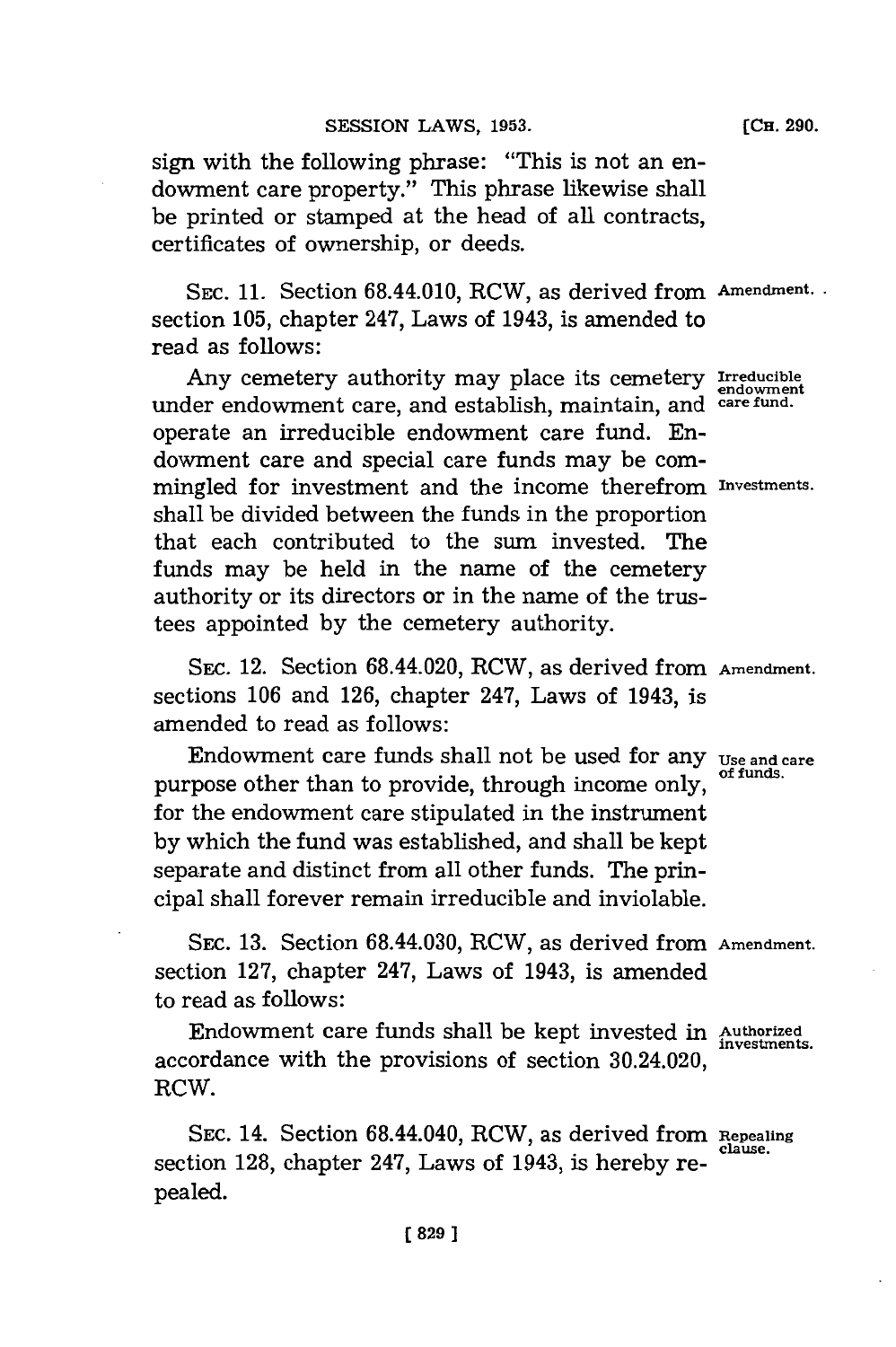**Amendment. SEC. 15.** Section 68.44.050, RCW, as derived from section **131,** chapter 247, Laws of 1943, is amended to read as follows:

**Loan to** No director or officer of the cemetery authority **officers** or trustee of the endowment care or special care funds shall borrow any of such funds for himself, directly or indirectly.

**Amendment. SEC. 16.** Section 68.44.070, RCW, as derived from sections **130** and **117,** chapter 247, Laws of 1943, is amended to read as follows:

The endowment care and special care funds and all payments or contributions thereto are hereby **Purpose of** expressly permitted for charitable and eleemosy-<br>care and purposes. Fridowment care and such contribu **care,** nary purposes. Endowment care and such contributions are provisions for the discharge of a duty from the persons contributing to the persons interred and to be interred in the cemetery and provisions for the benefit and protection of the public **by** preserving and keeping cemeteries from becoming unkempt and places of reproach and desolation in the communities in which they are situated. No payment, or contribution for general endowment care, is in-**Vaidity.** valid **by** reason of any indefiniteness or uncertainty of the persons designated as beneficiaries in the instruments creating the trust, nor is the fund or any contribution to it invalid as violating any law against perpetuities, or the suspension of the power of alienation of title to property.

**Amendment. SEC. 17.** Section 68.44.080, RCW, as derived from section **108,** chapter 247, Laws of 1943, is amended to read as follows:

Plans for **The cemetery authority may from time to time**<br>
of funds. adopt plans for the general care maintenance and adopt plans for the general care, maintenance, and embellishment of its cemetery, and charge and collect from all purchasers of plots such reasonable sum as it deems will aggregate a fund, the reasonable **in**come from which will provide care, maintenance, and embellishment on an endowment basis.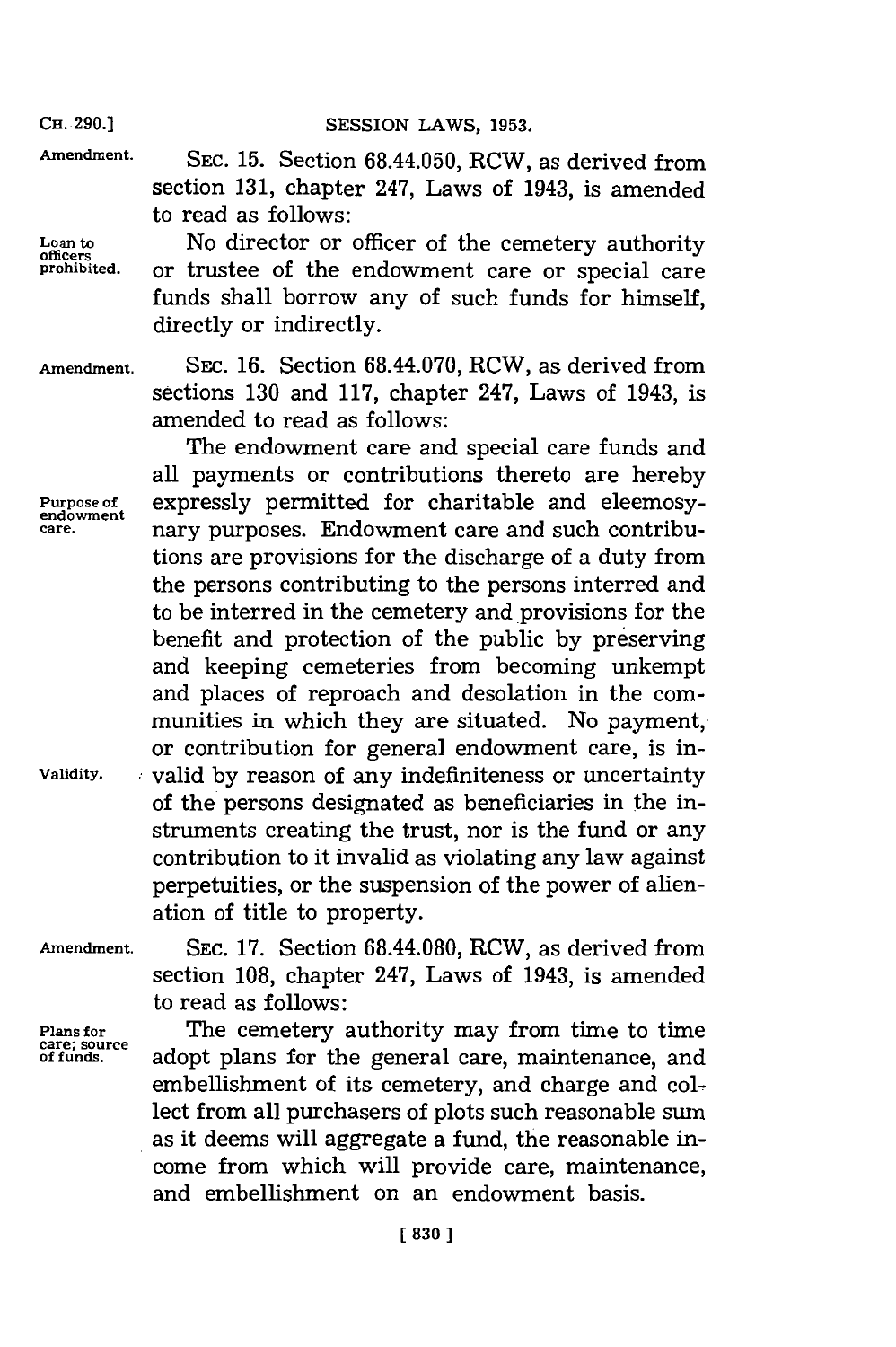**SEC. 18. Section 68.44.090, RCW, as derived from Amendment.** section **109,** chapter 247, Laws of 1943, is amended to read as follows:

Upon payment of the purchase price and the **Covenant to care for** amount fixed as a proportionate contribution for en- **cemetery.** dowment care, there may be included in the deed of conveyance or **by** separate instrument, an agreement to care, in accordance with the plan adopted, for the cemetery and its appurtenances on an endowment basis to the proportionate extent the income received **by** the cemetery authority from the contribution will permit.

**SEC. 19.** Section 68.44.100, RCW, as derived from **Amendment.** section **110,** chapter 247, Laws of 1943, is amended to read as follows:.

Upon the application of an owner of a plot, and **Agreement by owner to** upon the payment **by** him of the amount fixed as a **care for plot.** reasonable and proportionate contribution for endowment care, a cemetery authority may enter into an agreement with him for the care of his plot and its appurtenances.

**SEC.** 20. Section 68.44.110, RCW, as derived from **Amendment.** section **111,** chapter 247, Laws of 1943, is amended to read as follows:

The cemetery authority may appoint a board **of Trustees** not less than three members as trustees for its endowment care fund, who shall hold office subject to the direction of the cemetery authority.

**SEC.** 21. Section 68.44.120, RCW, as derived from **Amendment.** section 112, chapter 247, Laws of 1943, is amended to read as follows:

The directors of a cemetery authority may be the **Directors**<br>and as a fit and prime of sum fund, When  $d$ ,  $f_{\text{as}}$  is trustees. trustees of its endowment care fund. When the fund is in the care of the directors as a board of trustees the secretary of the cemetery authority shall act as <sub>Secretary</sub>. its secretary and keep a true record of all of its proceedings. The investments of the endowment care

**of fund.**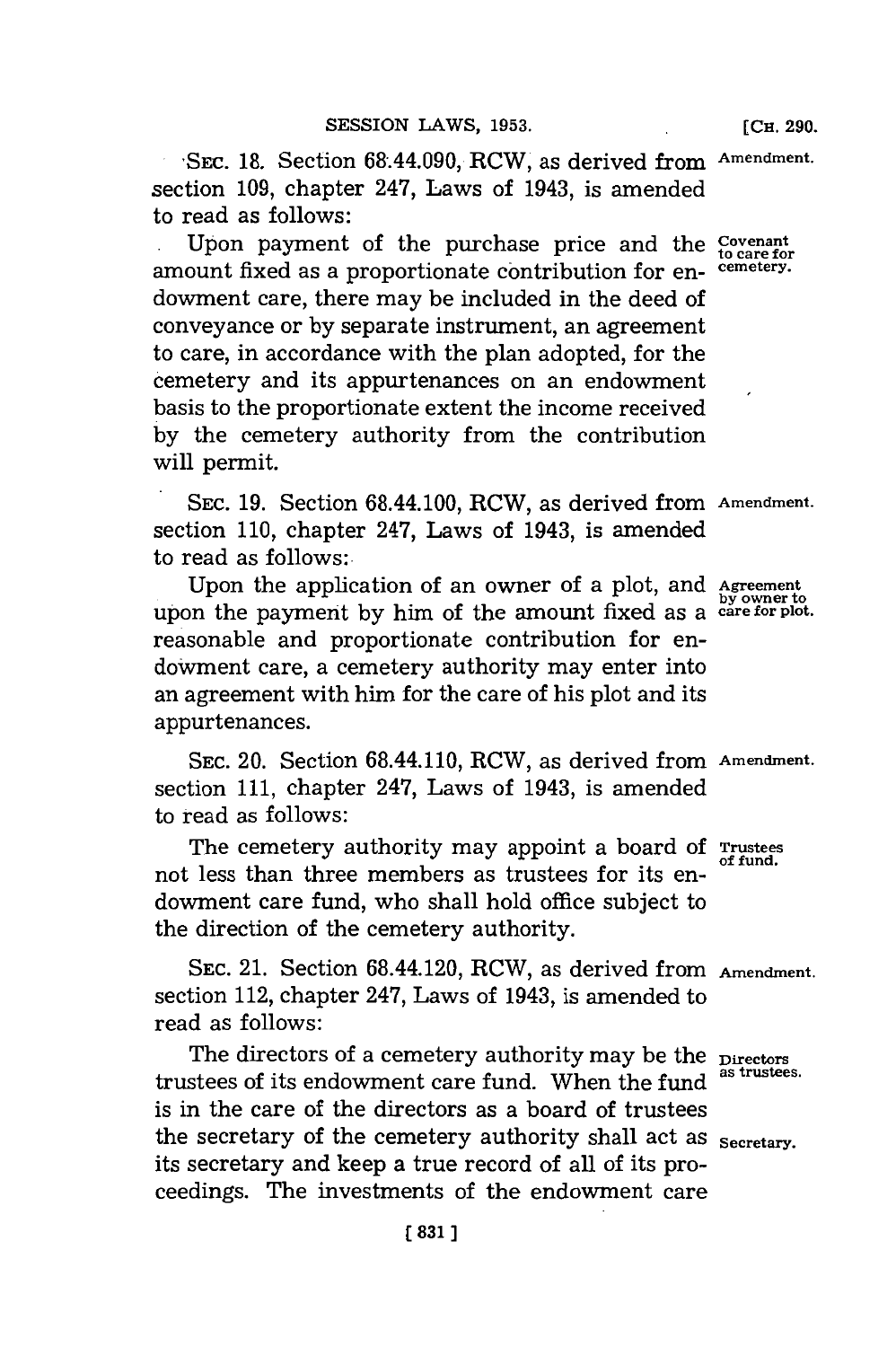fund may be held in the name of the cemetery authority.

Amendment. SEC. 22. Section 68.44.160, RCW, as derived from section **116,** chapter 247, Laws of 1943, is amended to read as follows:

**A** cemetery authority which has established an endowment care fund may take and hold, as a part of or incident to the fund, any property, real, per-Contribu-<br>tions sonal, or mixed, bequeathed, devised, granted, given, or otherwise contributed to it for its endowment care fund.

**Amendment. SEC. 23.** Section 68.44.170, RCW, as derived from section **107,** chapter 247, Laws of 1943, is amended to read as follows:

**income from**

**Use of** The income from the endowment care fund shall **fund.** be used solely for the general care, maintenance, and embellishment of the cemetery, and shall be applied in such manner as the cemetery authority may from time to time determine to be for the best interest of the cemetery.

**New section. SEC.** 24. Chapter 68.40, ROW, is amended **by** adding thereto a new section to read as follows:

It is a misdemeanor for any cemetery authority, its officers, employees, or agents, or a cemetery **Penalty.** broker or salesman to represent that an endowment care fund, or any other fund set up for maintaining care, is perpetual.

**New chapter. SEC. 25.** Sections **26** through **55** of this act shall constitute a new chapter under title **68,** ROW.

**Definitions of SEC. 26. The definitions in chapter 68.04, RCW, Ch. 68.04, are applicable to this chapter and govern the mean-**<br> **applicable.** ing of terms used herein, except as otherwise provided expressly or **by** necessary implication.

**"Board"** SEC. **27.** The term "board" used in this chapter **defined.** means the cemetery board.

**CH. 290.]**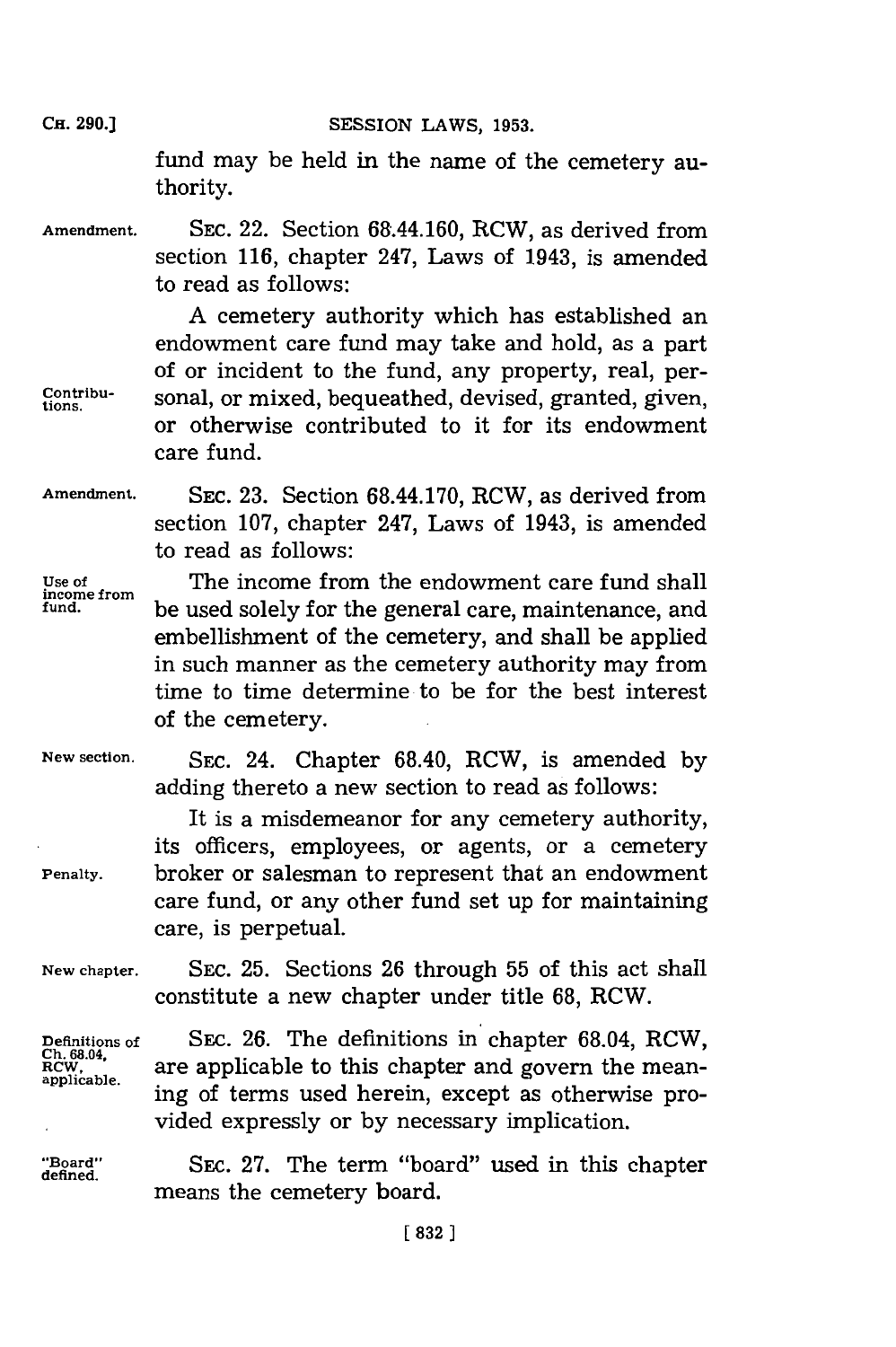SEC. 28. The terms "endowment care" or "en- **Endowment** dowed care" used in this chapter shall include both **care.** general and special care funds.

SEC. 29. There shall be, in the office of the state "Cemetery" treasurer, a fund to be known and designated as the ''cemetery fund.'' **All** regulatory fees or other monies to be paid under this act, unless provision be made otherwise, shall be paid at least once a month to the state treasurer to be credited to the cemetery fund. **All** monies credited to the cemetery fund shall be used, when appropriated **by** the legislature, **by** the cemetery board to carry out the provisions of this act.

SEc. **30.** The provisions of this chapter do not **Exceptions from chapter.** apply to any of the following: Any religious corporation, church, coroner, religious society or denomination, a corporation sole administering temporalities of any church or religious society or denomination, or any cemetery organized, controlled, and operated **by** any of them, any county, town, or city cemetery, or any burial park having an area not exceeding ten acres.

SEC. 31. A cemetery board is created to consist of **Cemetery board** five members to be appointed **by** the governor within **created.** thirty days after the effective date of this act. The terms of the members first appointed shall expire: One, January **15,** 1954; one, January **15, 1955;** one, January **15, 1956;** and two, January **15, 1957.** Thereafter appointments shall be for a four year term.

SEC. 32. Members of the board shall be appointed Members only from persons who have had, immediately preceding their appointment, a minimum of five consecutive years experience in this state in the active administrative management of a cemetery corporation or as a member of the board of directors thereof for this period and shall at the time of their appointment, have the actual and full authority of a presi-

**-27[83**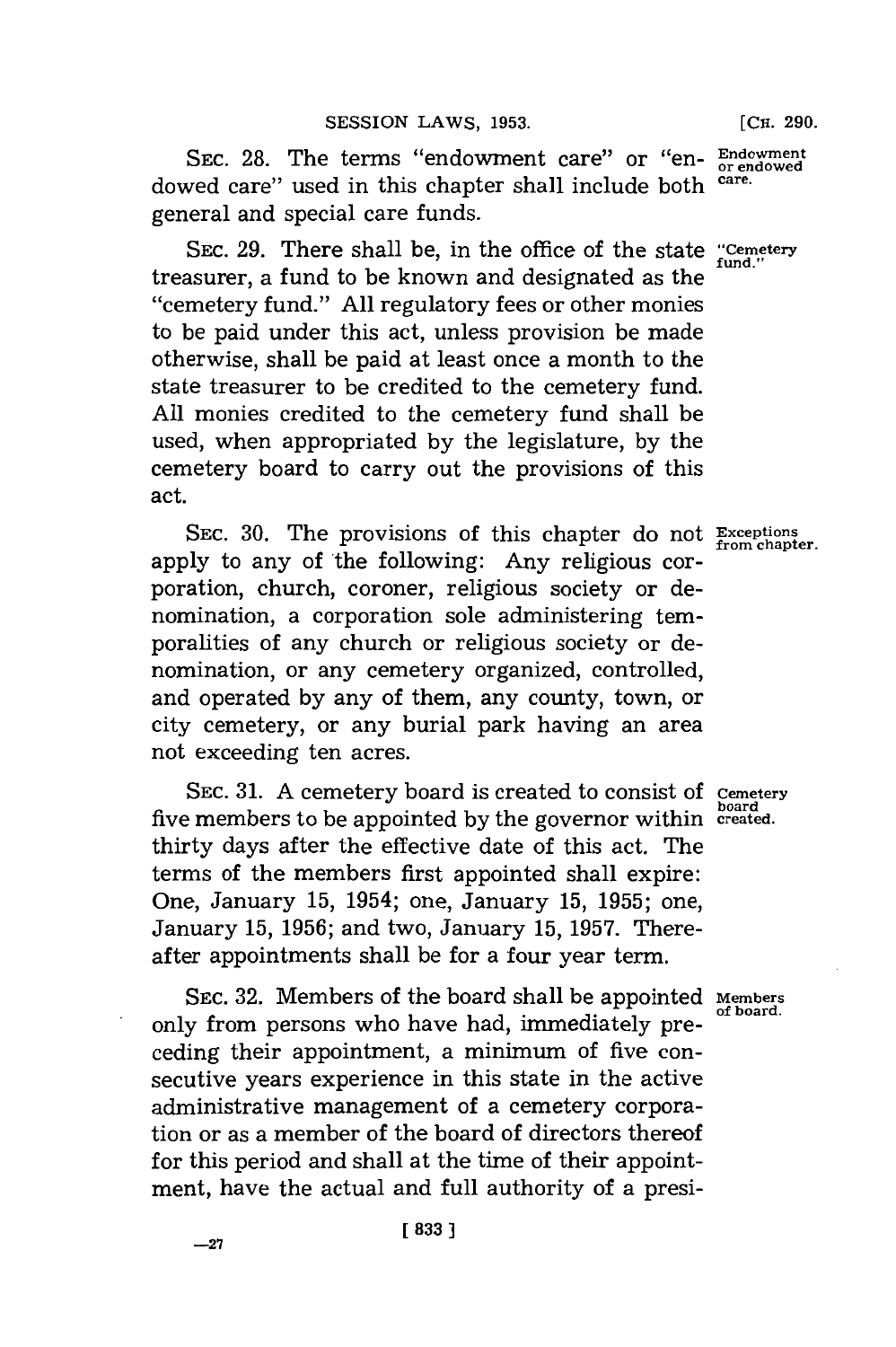dent, general manager, or executive vice president, but they shall hold office only so long as they continue in such active, actual, and authoritative capacity. The five year consecutive period shall be exclusive of time spent in the armed services.

**tion of**

**tion.**

**Compensa- SEC. 33.** Each member of the board shall receive no compensation for his services, but shall receive his necessary travelling and other expenses.

**Board SEC.** 34. The board shall elect annually a chairman and vice chairman and such other officers as it shall determine from among its members. Subject to the provisions of law the board may employ, fix the salaries of and prescribe the duties of, one ad-**Employees.** ministrative assistant and such clerical, technical and other employees as are necessary in the carrying out of its duties.

**Meetings. SEc. 35.** The board shall meet at least twice a year in order to conduct its business and may meet at such other times as it may designate. The board may meet at any place within this state.

**Rules and SEC. 36. The board may establish necessary rules**<br> **Rules and SEC. 36. The board may establish necessary rules** and regulations for the administration and enforcement of this title and the laws subject to its jurisdiction and prescribe the form of statements and reports provided for in this title: *Provided, however,* The board shall have no jurisdiction with regard to the provisions of chapter **68.48,** RCW.

**Oaths. SEC. 37.** The board may administer oaths, and examine under oath, any person relative to the administration and enforcement of this title.

Actions to SEC. 38. The board is authorized to bring actions.<br> **enforce** the provisions of the law subject to its by attorney to enforce the provisions of the law subject to its jurisdiction, in which actions it shall be represented **by** the attorney general.

**Administra- SEC. 39.** The board shall enforce and administer the provisions of chapter 68.04 to 68.44, RCW, inclusive, subject to provisions of section **30** of this act.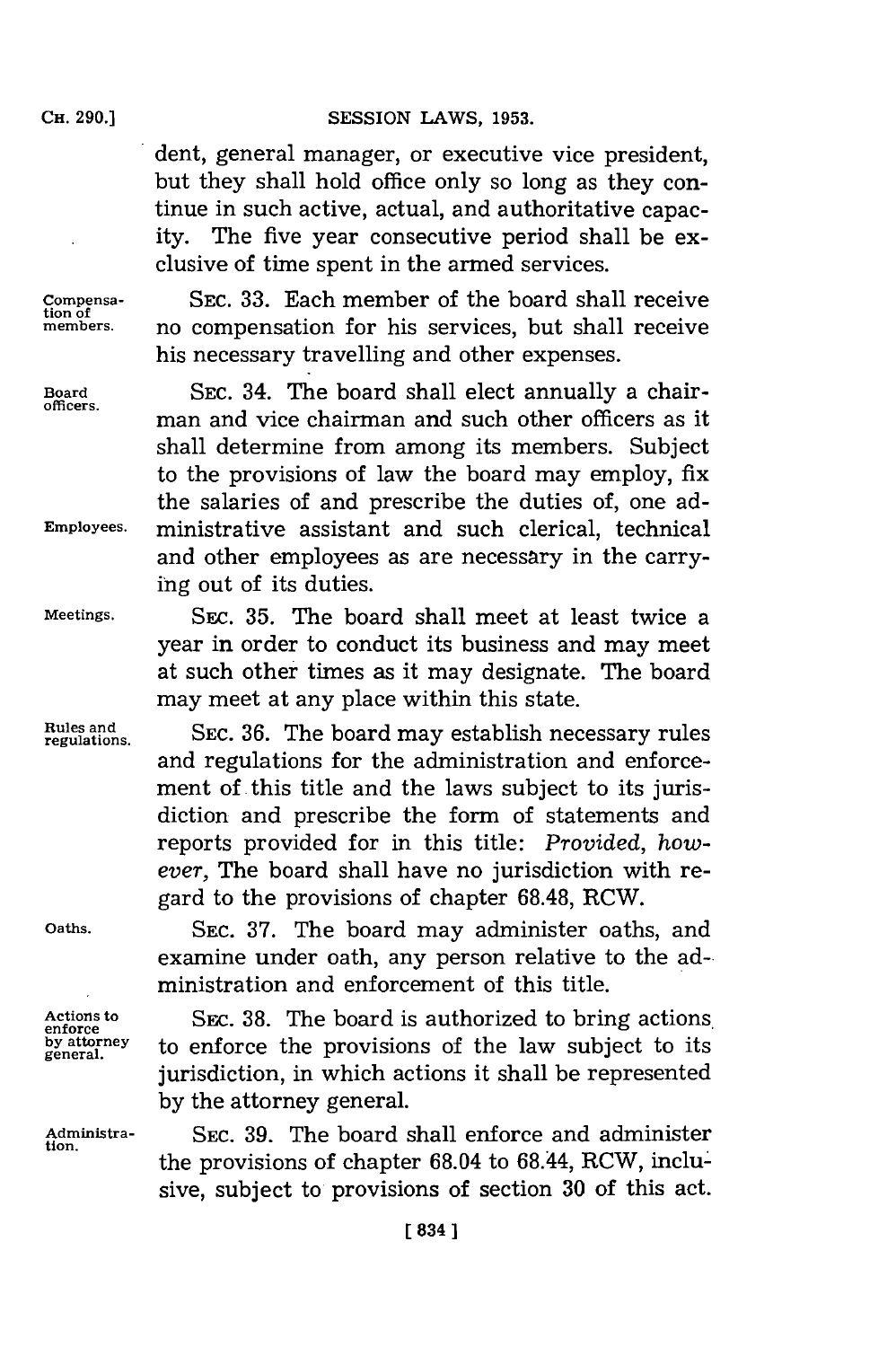SEC. 40. Each cemetery authority in charge of *Cemetery* cemetery endowment care funds shall file with the reports. board annually, on or before the thirtieth day of June, a written report in form prescribed **by** the board setting forth:

**(1)** The number of square feet of grave space and the number of crypts and niches sold or disposed of under endowment care:

(a) From June 12, 1943, to the first day of January of the year preceding the filing of this report.

**(b)** From the first day of January through the thirty-first day of December of the preceding year.

 $(2)$  The amount collected and deposited in both the general and special endowment care funds:

(a) Prior to June 12, 1943.

**(b)** From June 12, 1943, to the first day of January preceding the filing of this report.

(c) From the first day of January through the thirty-first day of December of the preceding year segregated as to the'amounts deposited for crypts, niches, and grave space.

**(3) A** statement showing the total amount of the general and special endowment care funds invested in each of the investments authorized **by** law and the amount of cash on hand not invested, which statement shall show the actual financial condition of the funds.

The report shall be verified by the president or **Verification and** vice president and one other officer of the cemetery **certification.** 'authority and shall be certified **by** the accountant or auditor preparing the same.

**SEC.** 41. The hoard shall examine the reports **Examination** filed with it as to their compliance with the requirements of the law.

SEC. 42. The board shall examine the endowment **Examination**<br> **Examination** of endow-<br> **Examination** care **care funds of a cemetery authority:**  $\alpha$ <sup>of end</sup><br>
carea (1) **ment careful careful careers**  $\alpha$ <sup>t tunds</sup>

(1) Within one year after the effective date of  $\frac{t}{\text{Date}}$ . this act and whenever it deems necessary, but at least

**[CH. 290.**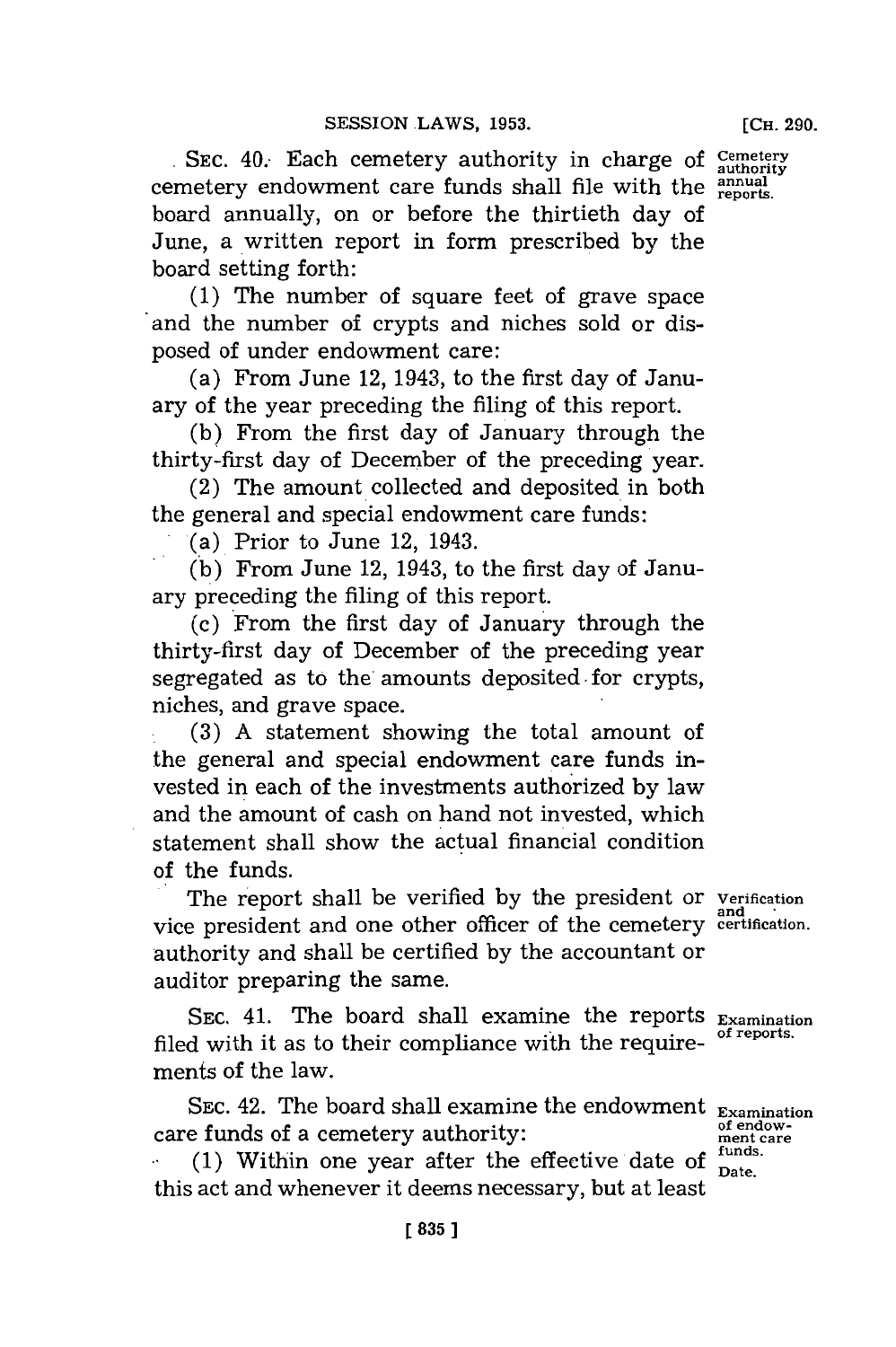once every three years after the original examination;

of endowment care funds fails to file the report re-

Failure to *(2)* Whenever the cemetery authority in charge

quired **by** this chapter; or **Upon (3)** Whenever it is requested **by** verified peti-. tion signed by twenty-five lot owners alleging that the endowment care funds are not in compliance with this title, in which case the examination shall be at the expense of the petitioners.

**Expense of** (4) The expense of the examination as provided in sub-sections (1) and (2), not to exceed fifty dollars per day for each examiner engaged in the examination whenever the examination requires more than two days, shall be paid **by** the cemetery authority. Such examination shall be privately conducted in the principal office of the cemetery authority.

**Refusal SEC. 43.** If any cemetery authority refuses to pay examination expenses in advance, the board shall expense. examination expenses in advance, the board shall refuse it a certificate of authority and shall revoke any existing certificate of authority. **All** examination expense moneys collected **by** the board shall be paid into the state treasury to the credit of the cemetery fund.

**powers of**

**Examination** SEC. 44. In making such examination the board:

**the board. (1)** Shall have free access to the books and records relating to the endowment care funds, their collection and investment, and the number of graves, crypts and niches under endowment care.

(2) Shall inspect and examine the endowment care funds to determine their condition and the existence of the investments.

**(3)** Shall ascertain if the cemetery authority has complied with all the laws applicable to endowment care funds.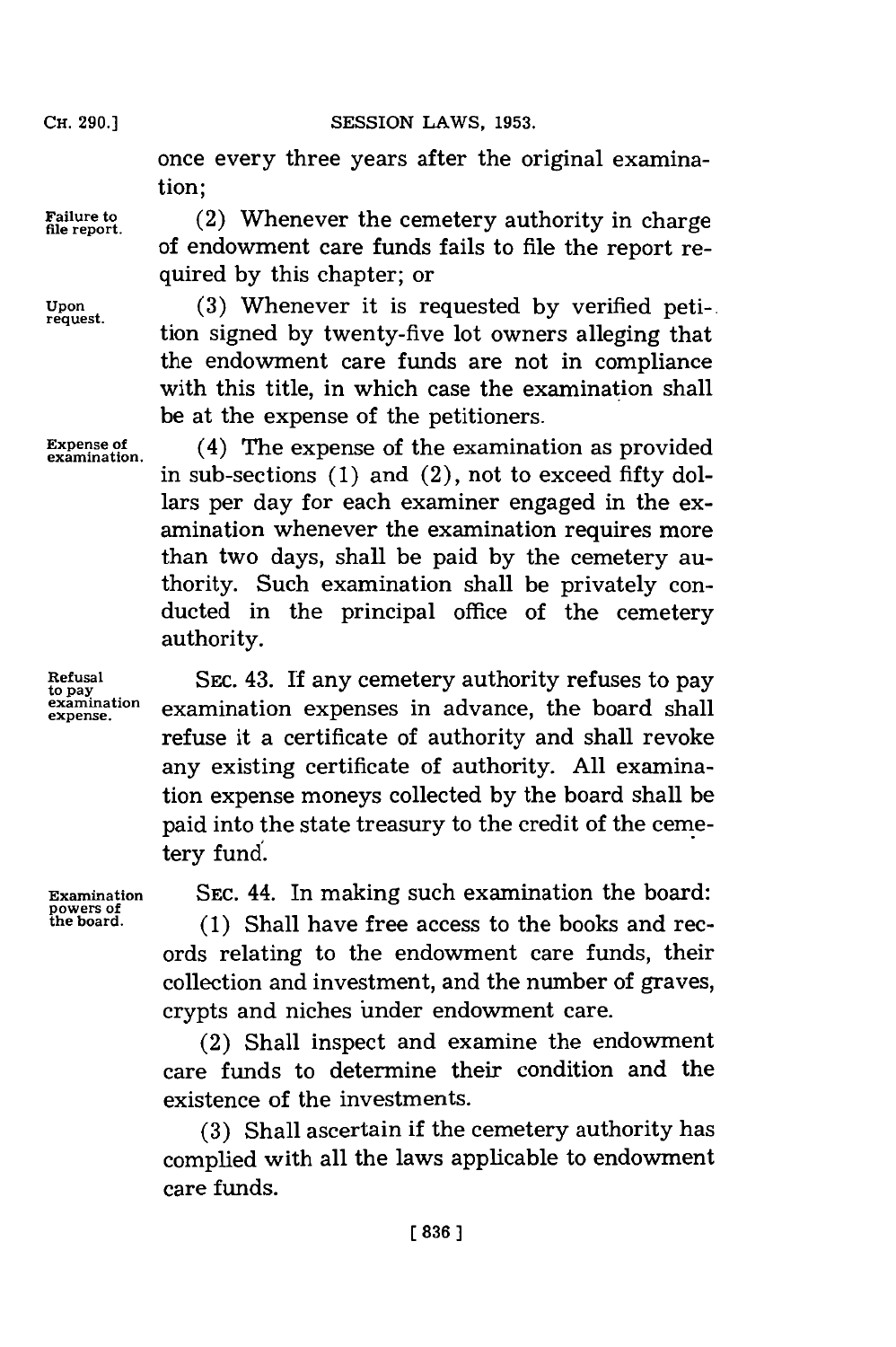**SEC.** 45. If any examination made **by** the board, **Failure to deposit in** or any report filed with it, shows that there has not endowned **been collected and deposited in the endowment care amounts** funds the minimum amounts required **by** this title, **required.** the board shall require such cemetery authority to comply with chapter 68.40, RCW.

SEC. 46. Whenever the board finds, after notice **Violation of** and hearing, that any endowment care funds have **provisions.** been invested in violation of this title, it shall **by** written order mailed to the person or body in charge of the fund require the reinvestment of the funds in conformity with this title within the period specified **by** it which shall be not less than two years where the investment was made prior to the effective date of this act and not less than six months when made after such effective date. Such period may be extended **by** the board in its discretion.

SEc. 47. Applications in writing for a certificate **Applications for certificate** of authority shall be made **by** a cemetery authority **of authority.** to the board accompanied **by** the regulatory charge provided for in this title. Such application must show that the cemetery authority owns or is actively operating a cemetery which is subject to the provisions of this title.

SEC. 48. The board may require such proof as it **Proof of** compliance. deems advisable concerning the compliance **by** such **compliance.** applicant to all the laws, rules, regulations, ordinances and orders applicable to it.

**SEC.** 49. Upon violation of any of the provisions **Revocation or suspension** of this title, the board may revoke or suspend the **of certificate** certificate of authority of any cemetery authority.

**SEC. 50.** The regulatory charges for cemetery certificates at all periods of the fiscal year are the same as provided in this chapter. **All** regulatory **Regulatory** charges are payable at the time of the filing of the when application and in advance of the issuance of the certificates. **All** certificates shall be issued for the